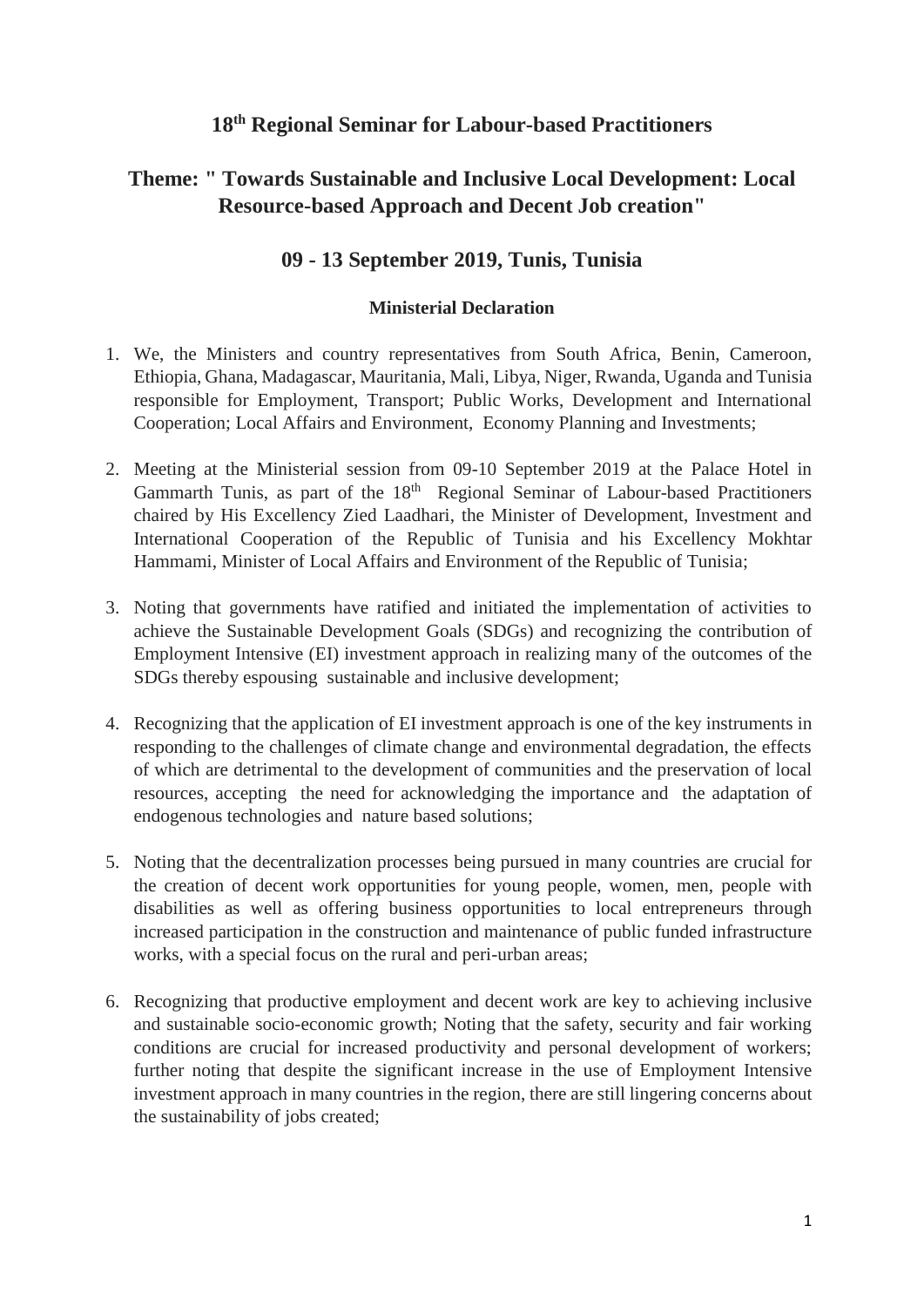- 7. Recognizing that the ILO Centenary Declaration for the Future of Work, that was co-chaired by Africa, highlighted the future of work, especially the rapid technological innovations, proliferation of new information technologies and digital transformation that are irreversible and will impact on the number and type of jobs available and how to fulfil them.
- 8. Recognizing that lifelong learning as well as training on local resource-based approaches are the essential criteria for improving employability and productivity of workers in the changing world of work and reaffirming the need for the creation of centres of excellence for labour-based training anchored to the national education and research systems;
- 9. Noting that poverty is a threat to global prosperity and inspired from the ILO Recommendation No. 205 on Employment and Decent Work for Peace and Resilience, which affirms that conflicts and natural disasters have severe consequences for the world of work, while poverty, unemployment and decent work deficits can in turn become factors of vulnerability and fragility ;
- 10. Noting that the achievement of participating countries in the implementation of the commitments made during the previous regional seminars, for the labour-based practitioners, have not been uniform and that countries have different governance structures for the EI works;
- 11. Noting the deficit in governance in the area of promotion and creation of employment, as well as the low level of uptake of the social and solidarity economy;

### **We therefore commit to:**

- 12. Put in place a strategy to diversify Employment-Intensive Investment Programmes (EIIP) into non-infrastructure works and services, to maximize employment opportunities and create sustainable livelihoods for the poor leveraging innovations, new technologies and digital transformation, in spirit of leaving no one behind;
- 13. Strengthen the capacity of public bodies, local institutions and communities through skills training that is aligned to national education systems and reflect national/sectoral priorities and that meet the labour market needs, in order to increase the participation of young people, women and people living with disabilities in the labour market;
- 14. Promote coordination and coherence of public policy and programmes and improve collaboration between the different implementation and governance structures to improve the productivity, efficiency and inclusiveness of EI investment initiatives to bring significant changes in the lives of young people, men and women, SMEs and people living with disabilities;
- 15. Take concrete measures to improve public procurement policies and procedures, at both central and decentralized levels, to ensure full involvement of community-based organizations, encourage the use of local resource-based approach, facilitate access of local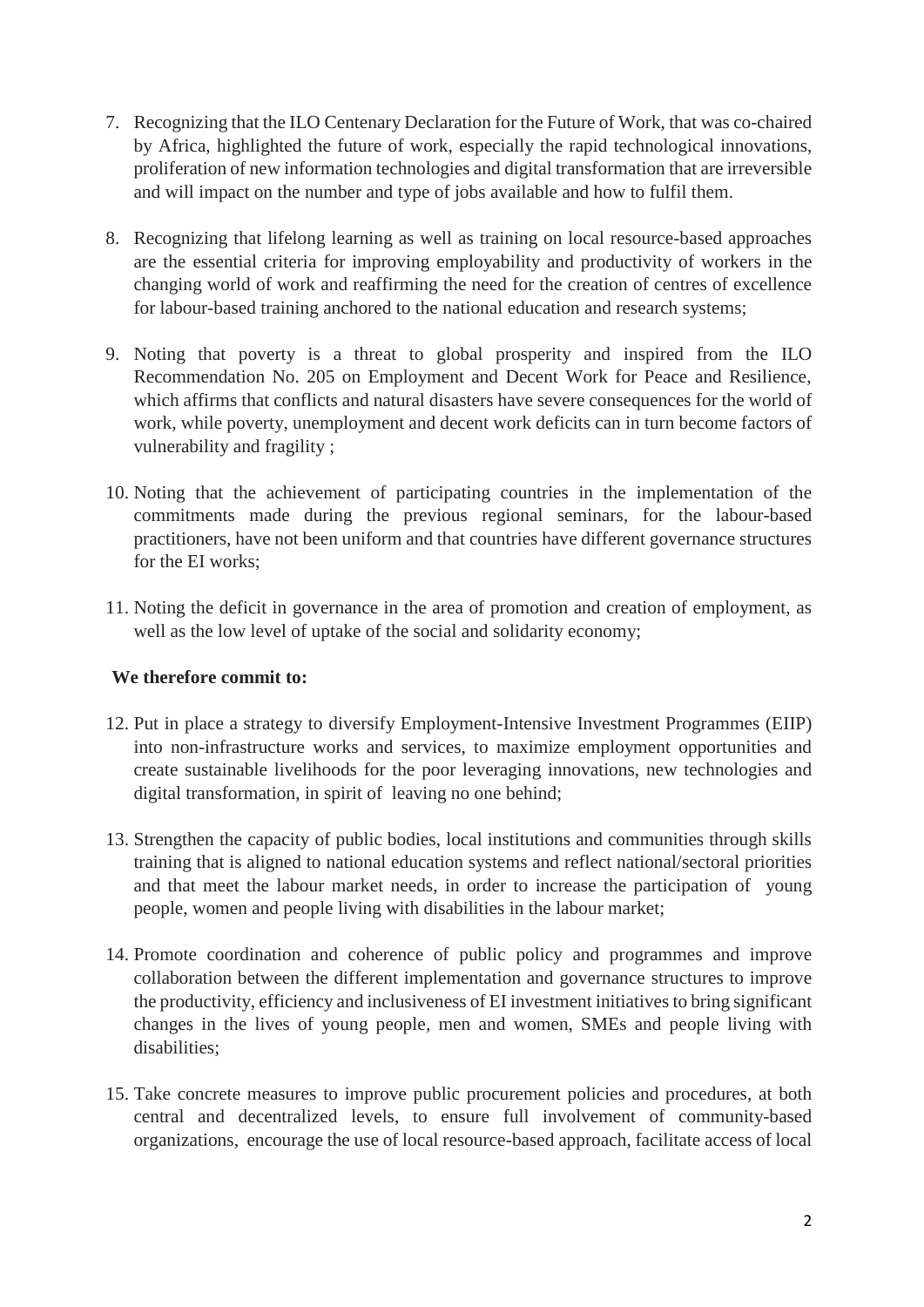businesses to EI investment works, while at the same time ensuring the quality, durability and cost effectiveness of infrastructure works;

- 16. Design and implement public employment programmes in line with long-term national/sectoral policies and investment priorities and promote transparency and good governance in order to create sustainable livelihoods for the youth, women and people living with disabilities, focusing on nationally-led and funded initiatives;
- 17. Improve the collection, compilation and dissemination of information and knowledge on global good practices on EI approaches and innovative technologies to promote south-south collaboration and international solidarity;
- 18. Sustain and strengthen the methodologies of employment impact studies, put in place appropriate monitoring and evaluation systems for EI investment projects and strengthen the participation of local communities in the monitoring of projects, through social audits;
- 19. Establish proactive monitoring / evaluation culture and set up a system for quantifying measures taken by participating countries to implement this ministerial declaration;

### **Solicit that:**

- 20. Governments and other donors such as the African Development Bank, the European Union, the BMZ, the French Development Agency, Japan.. should be encouraged to finance activities that contribute to the achievement of SDG, AU Agenda 2063, Ouagadougou +10 on employment and Paris climate agreement;
- 21. The ILO should take an active role in facilitating exchanges and sharing of experiences on global and regional good practices in the areas of inclusive public procurement, community ownership, nature-based solutions and other cross-cutting social issues, in order to promote South-South engagement. The ILO should further help in the development of implementation tools to benefit countries that are interested to take up innovative EI investment and climate resilient construction techniques;

### **Appreciate:**

22. Countries whose efforts in the implementation of EI investment programmes and projects had a significant economic, social and environmental impact and have shared good practices in the use of local resource-based approaches; For example, Ethiopia which devotes 30% of its road maintenance budget for the implementation using EI investment approach, Tanzania, Tunisia , South Africa and Zambia where 20% of public contracts are reserved for youth, women and / local entrepreneurs (SMEs) ;